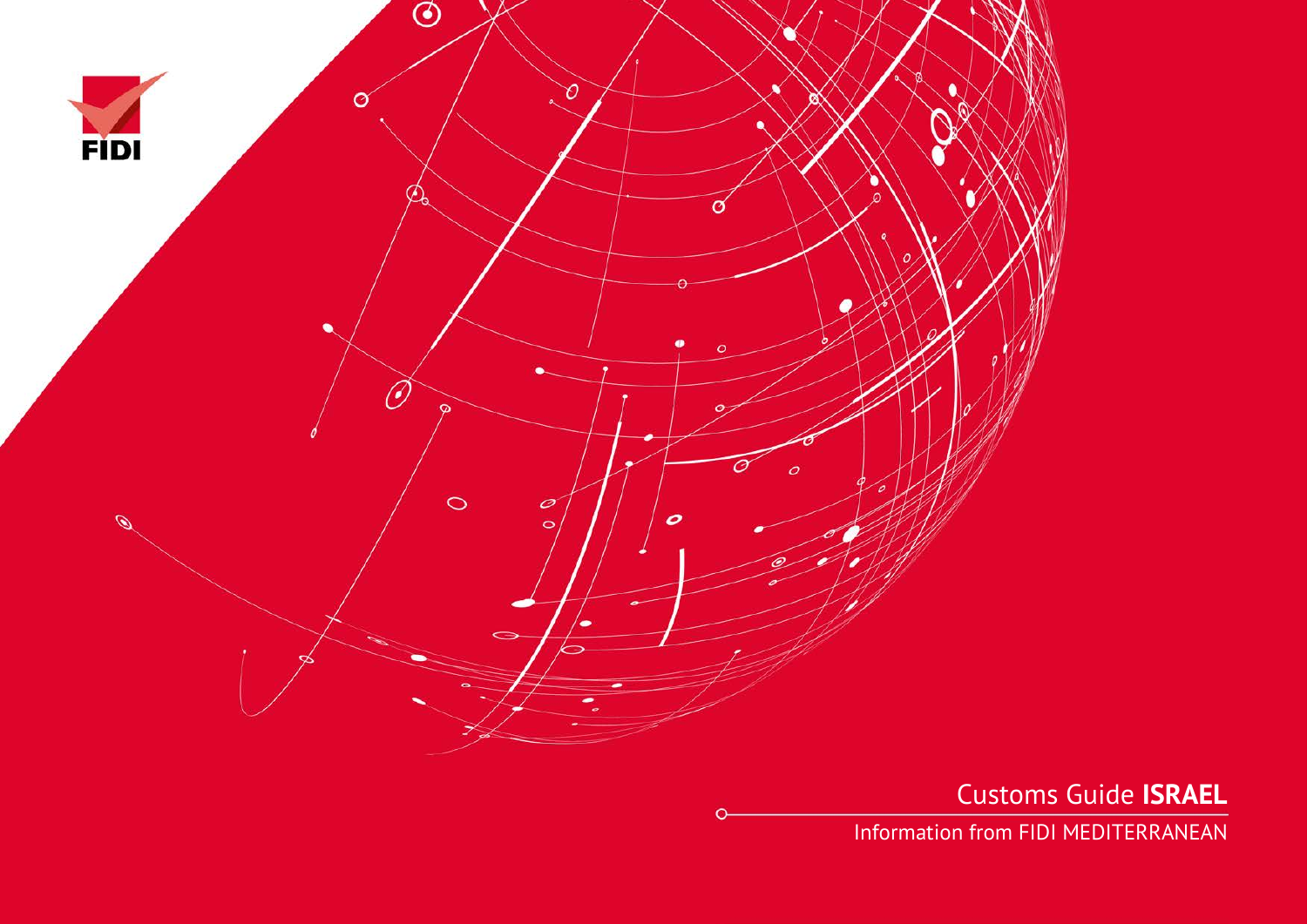## **Customs guide** ISRAEL

## **The global quality standard for international moving.**

The FAIM label is your global assurance for a smooth, safe and comprehensive relocation process.





| <b>GOODS</b>                                           | <b>DOCUMENTS REQUIRED</b>                                                                                                                                                                                                                                                                                                                                                                                                                                                                                                                                                                                                                                                | <b>CUSTOMS PRESCRIPTIONS</b>                                                                                                                                                                                                                                                                                                                                                                                                                                                                                                                                                                                                                                      | <b>REMARKS</b>                                                                                                                                                                                                                                                                                                                                                                                                                                                                                                                                                                                                                  |
|--------------------------------------------------------|--------------------------------------------------------------------------------------------------------------------------------------------------------------------------------------------------------------------------------------------------------------------------------------------------------------------------------------------------------------------------------------------------------------------------------------------------------------------------------------------------------------------------------------------------------------------------------------------------------------------------------------------------------------------------|-------------------------------------------------------------------------------------------------------------------------------------------------------------------------------------------------------------------------------------------------------------------------------------------------------------------------------------------------------------------------------------------------------------------------------------------------------------------------------------------------------------------------------------------------------------------------------------------------------------------------------------------------------------------|---------------------------------------------------------------------------------------------------------------------------------------------------------------------------------------------------------------------------------------------------------------------------------------------------------------------------------------------------------------------------------------------------------------------------------------------------------------------------------------------------------------------------------------------------------------------------------------------------------------------------------|
| <b>Immigrants</b>                                      | Original passport of consignee and spouse.<br>English packing list, without values (from<br>Origin agent (O/A)).<br>Power of Attorney authorizing destination<br>agent (D/A) to clear shipment (provided by<br>$D/A$ ).<br>Declaration for customs (provided by D/A)<br>showing values of all items, giving make,<br>serial number and appliance manufacturer's<br>name, whether old or new (to be prepared<br>and signed at the D/A's office).<br>Invoices for newly purchased items (less<br>than 12 months old).<br>Rental contract or other proof of residence<br>in Israel for a 1-year minimum.<br>New Immigrant Booklet "Teudat Oleh" of<br>consignee and spouse. | New Immigrants are entitled to 3 tax free<br>importations of household goods and<br>personal effects within 3 years of arrival. In<br>order to utilize this privilege, consignee<br>must have a new immigrant booklet (Teudat<br>Oleh).<br>• Duty free entry for all personal and<br>household goods.<br>Electrical appliances: only one of each<br>household appliance permitted plus 2<br>computers and 2 TV's per family.<br>• Communication Equipment, Sporting<br>Equipment and Outdoor Furniture may be<br>subject to duties and taxes<br>Carpets for new immigrant - Permitted duty<br>free entry:<br>25% size of flat<br>■ 75% if wall to wall carpeting. | Consignee can immigrate from country A<br>and import from country B.<br>Date of arrival is the date of first entry into<br>Israel as marked in the "Teudat Oleh"<br>booklet issued upon arrival.<br>Number of duty free shipments limited to<br>three (3) within 3 years of arrival.<br>Lease contact for flat must be minimum of<br>one year.<br>Shipment of a car and professional tools are<br>not counted as one of the three shipments<br>allowed.<br>Expiration of rights: goods must arrive at<br>port of entry not later than 3 years from the<br>date of arrival.<br>No items brought for other people are<br>allowed. |
| Israeli Citizens who lived abroad less than 2<br>years | Clear copy of picture page of Israeli<br>Passport.<br>English packing list, without values (From<br>$O/A$ ).<br>Power of Attorney authorizing destination                                                                                                                                                                                                                                                                                                                                                                                                                                                                                                                | Israeli citizens who lived abroad for less<br>than 2 years do not qualify for a tax exempt<br>importation of personal effects/household<br>goods. The shipment will be taxed by Israeli<br>Customs based on its tariff (Customs duties                                                                                                                                                                                                                                                                                                                                                                                                                            | • For a "returning import" consignee must<br>obtain the papers with the ORIGINAL<br>Customs stamp, not a copy.                                                                                                                                                                                                                                                                                                                                                                                                                                                                                                                  |

All rights reserved. This publication may not be reproduced in any form without the permission of the FIDI Global Alliance. The FIDI Global Alliance cannot take responsibility for the contents of this publication. It is recommended to verify this information with a FIDI Affiliate prior to shipping. This document is produced based on the information supplied at the mentioned date.

Israel - Last updated on 18/12/2018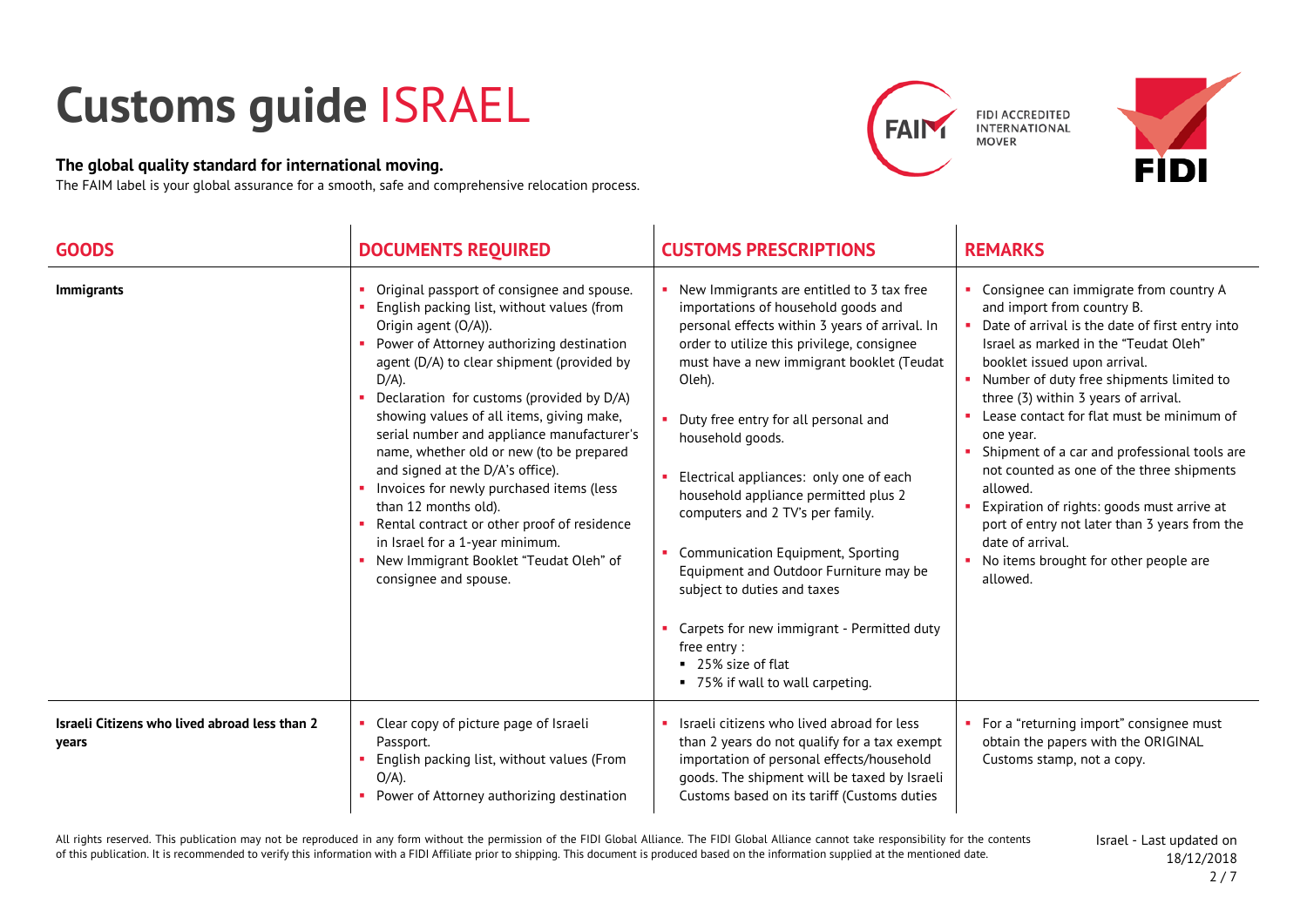| <b>GOODS</b>                                | <b>DOCUMENTS REQUIRED</b>                                                                                                                                                                                                                                                                                                                                                                                                                                                                                                                                                                  | <b>CUSTOMS PRESCRIPTIONS</b>                                                                                                                                                                                                                                                                                                                                                                                                                                                                                                                                                                                                                                                                                                                                                                                                                                                                                                                                       | <b>REMARKS</b>                                                                                                   |
|---------------------------------------------|--------------------------------------------------------------------------------------------------------------------------------------------------------------------------------------------------------------------------------------------------------------------------------------------------------------------------------------------------------------------------------------------------------------------------------------------------------------------------------------------------------------------------------------------------------------------------------------------|--------------------------------------------------------------------------------------------------------------------------------------------------------------------------------------------------------------------------------------------------------------------------------------------------------------------------------------------------------------------------------------------------------------------------------------------------------------------------------------------------------------------------------------------------------------------------------------------------------------------------------------------------------------------------------------------------------------------------------------------------------------------------------------------------------------------------------------------------------------------------------------------------------------------------------------------------------------------|------------------------------------------------------------------------------------------------------------------|
|                                             | agent to clear shipment (provided by D/A).<br>• Declaration for customs (provided by D/A)<br>showing values of all items, giving make,<br>serial number and appliance manufacturer's<br>name, whether old or new (to be prepared<br>and signed at the D/A's office).<br>• Optional: EUR-1 or Certificate of Origin for<br>newly purchased items.                                                                                                                                                                                                                                           | include also VAT charged on the value and<br>Sales Tax).<br>• If consignee did a formal export when he<br>left Israel (e.g. via a certified International<br>Mover or Freight Forwarder) and the Original<br>Export Documents are found in that<br>company's archives, than all that is on the<br>export list that matches the import list can<br>be imported tax free. This is called a<br>"returning import."                                                                                                                                                                                                                                                                                                                                                                                                                                                                                                                                                    |                                                                                                                  |
| Israelis who lived abroad more than 2 years | English packing list, without values on it.<br>• Clear copy of picture page of consignee and<br>spouse's passport.<br>• Confirmed "returning resident" status.<br>Proof of Residence in Israel.<br>Invoices for newly purchased items (less<br>than 12 months old).<br>• Power of Attorney authorizing destination<br>agent to clear shipment (Provided by D/A).<br>• Declaration for customs (provided by D/A)<br>showing values of all items, giving make,<br>serial number and appliance manufacturer's<br>name, whether old or new (to be prepared<br>and signed at the D/A's office). | If consignee is an Israeli citizen, who lived<br>abroad more than 2 years and sum of visits<br>each year did not exceed 120 days, he/she<br>may be eligible for 'Returning Citizens'<br>status.<br>Consignee must obtain "returning resident"<br>status via link on the internet when s/he is<br>in Israel.<br>If the internet link does not work s/he must<br>visit the customs house near his/her place of<br>residence and bring his/her Israeli passport,<br>spouse's passport, ID card (Teudat Zehut)<br>and proof of residence (Rental contract,<br>ownership contract, city tax bill etc.).<br>Once Israeli Customs confirms "Returning<br>Resident" status, consignee may import<br>personal effects and household goods tax<br>free, including 1 of each household<br>appliances plus 2 computers and 2 TV's per<br>family.<br>Some items may not be exempted at all,<br>including Alcohol, food, Communication<br>equipment (phones, fax machines etc.). | Expiration of rights: goods must arrive at<br>port of entry not later than 9 months from<br>the date of arrival. |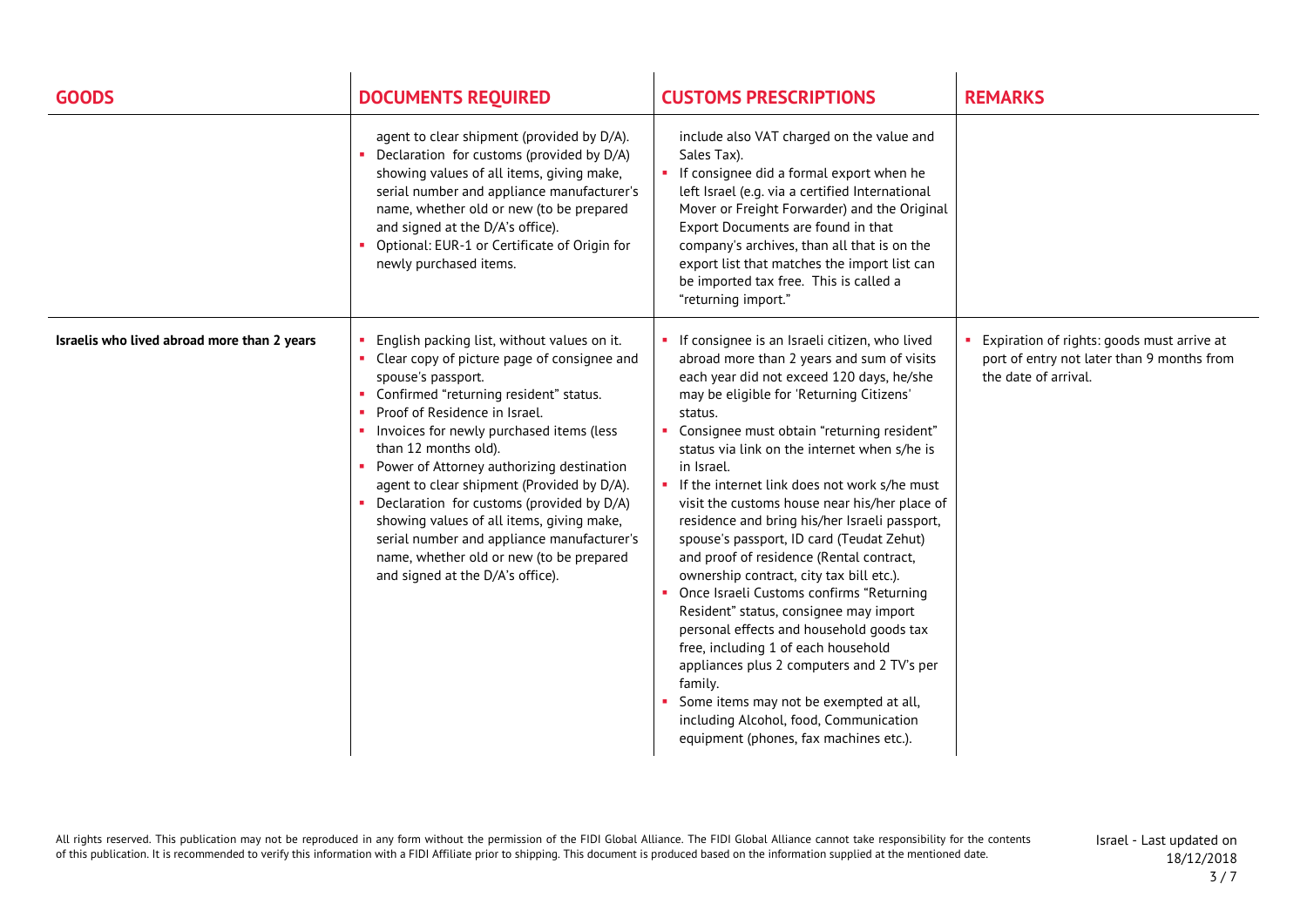| <b>GOODS</b>                                                                        | <b>DOCUMENTS REQUIRED</b>                                                                                                                                                                                                                                                                                                                                                                                     | <b>CUSTOMS PRESCRIPTIONS</b>                                                                                                                                                                                                                                                                                                                                                                                                                                                      | <b>REMARKS</b>                                                                                                                                                                                                                                                                                                                                                                                                                                                                                                                                                   |
|-------------------------------------------------------------------------------------|---------------------------------------------------------------------------------------------------------------------------------------------------------------------------------------------------------------------------------------------------------------------------------------------------------------------------------------------------------------------------------------------------------------|-----------------------------------------------------------------------------------------------------------------------------------------------------------------------------------------------------------------------------------------------------------------------------------------------------------------------------------------------------------------------------------------------------------------------------------------------------------------------------------|------------------------------------------------------------------------------------------------------------------------------------------------------------------------------------------------------------------------------------------------------------------------------------------------------------------------------------------------------------------------------------------------------------------------------------------------------------------------------------------------------------------------------------------------------------------|
| Religious individual (A-3 status) (Minister,<br><b>Priest, Theological Student)</b> | Same procedure as persons entering under<br>B-1 status including:<br>• Status (A-3-) stamped in passport by<br>Customs authorities<br>Letter from place of service<br>Bank guarantee or deposit.<br>٠.                                                                                                                                                                                                        |                                                                                                                                                                                                                                                                                                                                                                                                                                                                                   | A-3 visa needs to pay a deposit or a bank<br>guarantee, which will be released or paid<br>back once he leaves Israel and sends the<br>household goods back.                                                                                                                                                                                                                                                                                                                                                                                                      |
| Tourists (B-2)                                                                      |                                                                                                                                                                                                                                                                                                                                                                                                               | • No duty free rights. All goods imported are<br>subject to Customs duty.                                                                                                                                                                                                                                                                                                                                                                                                         |                                                                                                                                                                                                                                                                                                                                                                                                                                                                                                                                                                  |
| Foreign Workers (B-1 Visa)<br><b>Work Visa</b>                                      | English Packing List, without values.<br>Original Passport, already stamped with B-1<br>Visa.<br>Israeli Customs Forms & Power of Attorney<br>(filled in Israel).<br>• Letter from employer, confirming that client<br>will be working for him in Israel.<br>• Document required for clearance from<br>consignee's EMPLOYER in Israel:<br>• ORIGINAL Bank Guarantee documents,<br>signed by the issuing bank. | Unlike most countries in the world, where<br>Work Permit/Visa entitles consignee to<br>import his personal effects tax-free, in Israel<br>the procedure is different.<br>Consignee's employer will have to provide a<br>bank quarantee in the amount of duties<br>levied by Israeli Customs, in order to clear<br>the shipment in lieu of paying taxes. This<br>quarantee will have to be renewed every<br>year and can be revoked only when goods<br>are exported out of Israel. | • The quarantee covers Israeli Customs duties<br>and taxes only, and does not cover other<br>port related charges like NVOCC handling<br>charges, cargo terminal charges and<br>wharfage fee.                                                                                                                                                                                                                                                                                                                                                                    |
| <b>Diplomats</b>                                                                    | English Packing List, without values.<br>Clear copy of passport.<br>Clear copy of diplomat's ID card.<br>• Power of Attorney from Embassy (one time<br>per Embassy).                                                                                                                                                                                                                                          | Diplomats are entitled to tax-free<br>importation of personal effects, once a tax<br>exemption franchise is obtained by the body<br>(e.g. embassy, consulate or organization) in<br>which the diplomat serves.                                                                                                                                                                                                                                                                    | • The exemption covers Israeli Customs duties<br>and taxes only, and does not cover other<br>port related charges like NVOCC handling<br>charges, cargo terminal charges and<br>wharfage fee.<br>• There are restrictions on importing alcohol<br>for diplomats and as all of them are released<br>with tax exemption, there not duties either.<br>We recommend not to import more than 30-<br>40 bottles to avoid more complicated<br>customs clearance that require a permit<br>from the wine department in the Israeli<br>Standard Institute. We recommend to |

All rights reserved. This publication may not be reproduced in any form without the permission of the FIDI Global Alliance. The FIDI Global Alliance cannot take responsibility for the contents of this publication. It is recommended to verify this information with a FIDI Affiliate prior to shipping. This document is produced based on the information supplied at the mentioned date.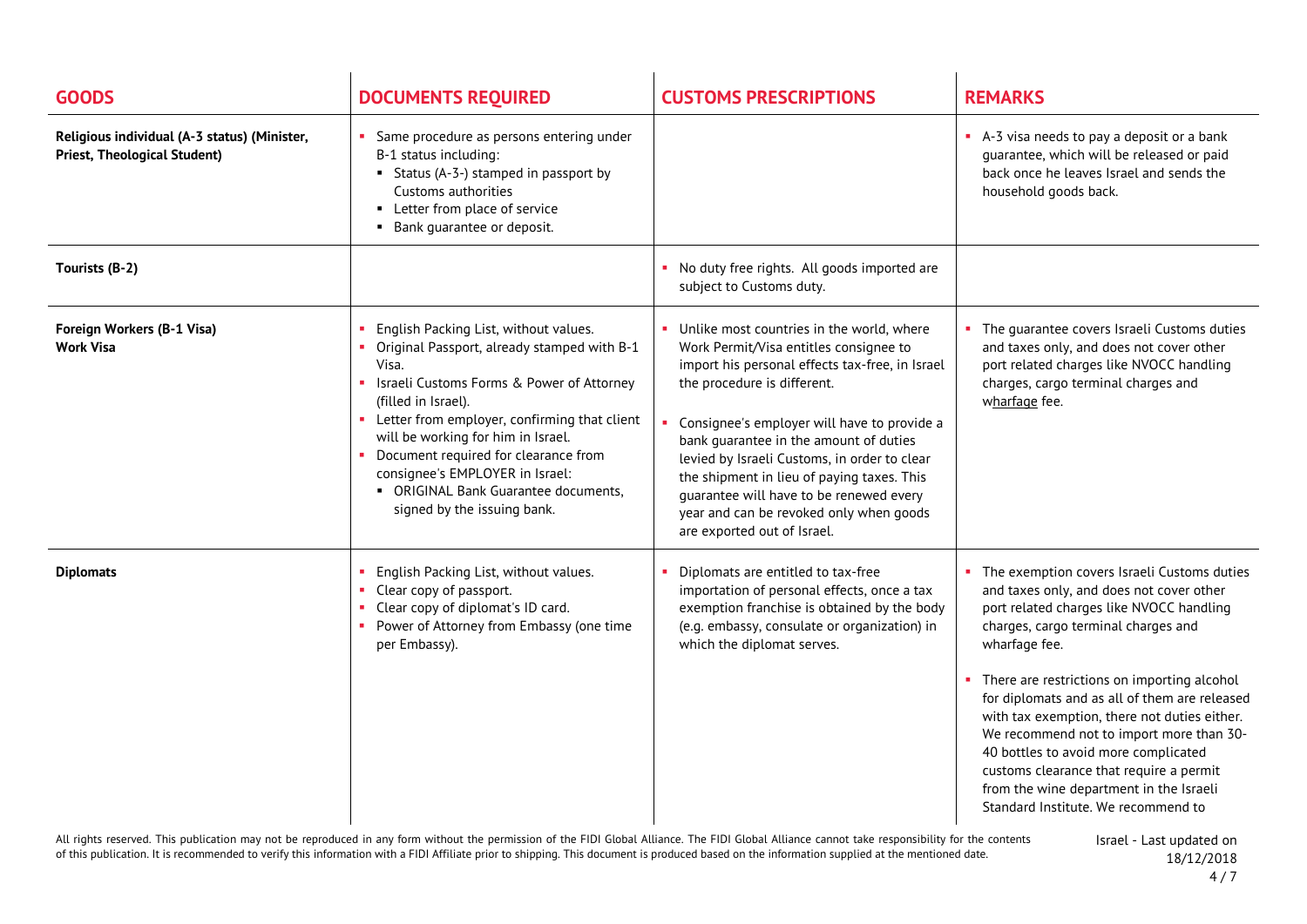| <b>GOODS</b>                                           | <b>DOCUMENTS REQUIRED</b>                                                                                                                                                                   | <b>CUSTOMS PRESCRIPTIONS</b>                                                                                                                                                                                                                                                                                                     | <b>REMARKS</b>                                                                                                                                                                                                                                                                                                                                                                                                                            |
|--------------------------------------------------------|---------------------------------------------------------------------------------------------------------------------------------------------------------------------------------------------|----------------------------------------------------------------------------------------------------------------------------------------------------------------------------------------------------------------------------------------------------------------------------------------------------------------------------------|-------------------------------------------------------------------------------------------------------------------------------------------------------------------------------------------------------------------------------------------------------------------------------------------------------------------------------------------------------------------------------------------------------------------------------------------|
|                                                        |                                                                                                                                                                                             |                                                                                                                                                                                                                                                                                                                                  | consult with your local destination agent<br>(D/A) prior to shipping.                                                                                                                                                                                                                                                                                                                                                                     |
| <b>Inheritances</b>                                    | Inheritance papers issued by Israeli Court.                                                                                                                                                 | No special privileges. Taxes and duties will<br>be charged.                                                                                                                                                                                                                                                                      |                                                                                                                                                                                                                                                                                                                                                                                                                                           |
| Tools for professional purposes                        | • Valued packing list.                                                                                                                                                                      | If consignee is new immigrant or "returning<br>resident", s/he will have to leave a bank<br>quarantee in lieu of paying taxes for<br>equipment valued up to \$36,000. Within 6<br>months will have to present to Customs<br>proof of opening a business using this<br>equipment. Customs will then refund the<br>bank guarantee. | Importer must prove they are essential to his<br>profession.                                                                                                                                                                                                                                                                                                                                                                              |
| Liquors, cigarettes                                    |                                                                                                                                                                                             | • Subject to payment of full duties and taxes.                                                                                                                                                                                                                                                                                   | • There are no restrictions on importing<br>alcohol for diplomats and as all of them are<br>released with tax exemption, there not<br>duties either. We recommend not to import<br>more than 30-40 bottles to avoid more<br>complicated customs clearance that require<br>a permit from the wine department in the<br>Israeli Standard Institute. We recommend to<br>consult with your local destination agent<br>(D/A) prior to shipping |
| Motorcars, other motor vehicles, caravans,<br>trailers | Document proving registration in importer's<br>name.<br>Insurance document.<br>Purchase invoice.<br>Valid driver's license.<br>Proof of payment.<br>Carfax (US, Canada).<br>• COC (Europe). | New immigrants:<br>■ Will pay taxes of $\sim$ 77% of value of car<br>plus shipping.<br>• Car must arrive at POE within 3 years<br>from consignee's date of arrival.<br>Only one car can be imported.<br>• Import permit is required before shipping.                                                                             | Vehicle importing is potentially complicated<br>and should be coordinated with DA before<br>shipping to confirm if possible to import as<br>there are age and other restrictions.<br>All cars should comply with the Israeli<br>Institute of standards.<br>Shipper should check with D/A by faxing<br>×<br>registration details of car.                                                                                                   |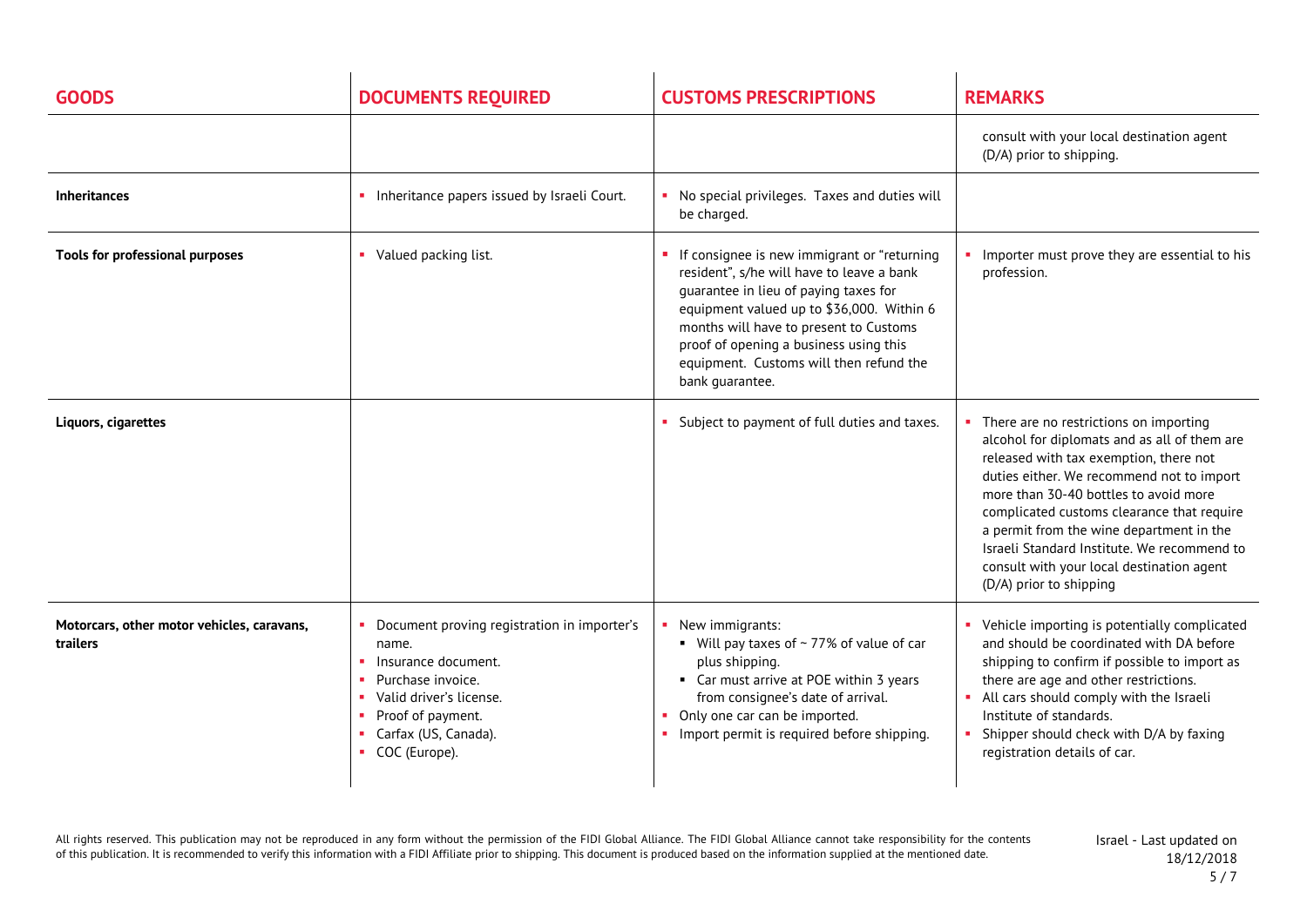| <b>GOODS</b>                                                                                        | <b>DOCUMENTS REQUIRED</b>                | <b>CUSTOMS PRESCRIPTIONS</b> | <b>REMARKS</b>                                                                                                                                                               |
|-----------------------------------------------------------------------------------------------------|------------------------------------------|------------------------------|------------------------------------------------------------------------------------------------------------------------------------------------------------------------------|
| <b>Pets</b>                                                                                         | Certificate for all normal inoculations. |                              |                                                                                                                                                                              |
| Firearms, ammunitions, explosives, dangerous<br>chemicals, drugs, devices fuelled by natural<br>gas |                                          | Prohibited.                  | Firearms: special authorisation has to be<br>applied for to Ministry of Interior prior to<br>shipping.<br>• Gas BBQ grills require a permit from the<br>Standards Institute. |